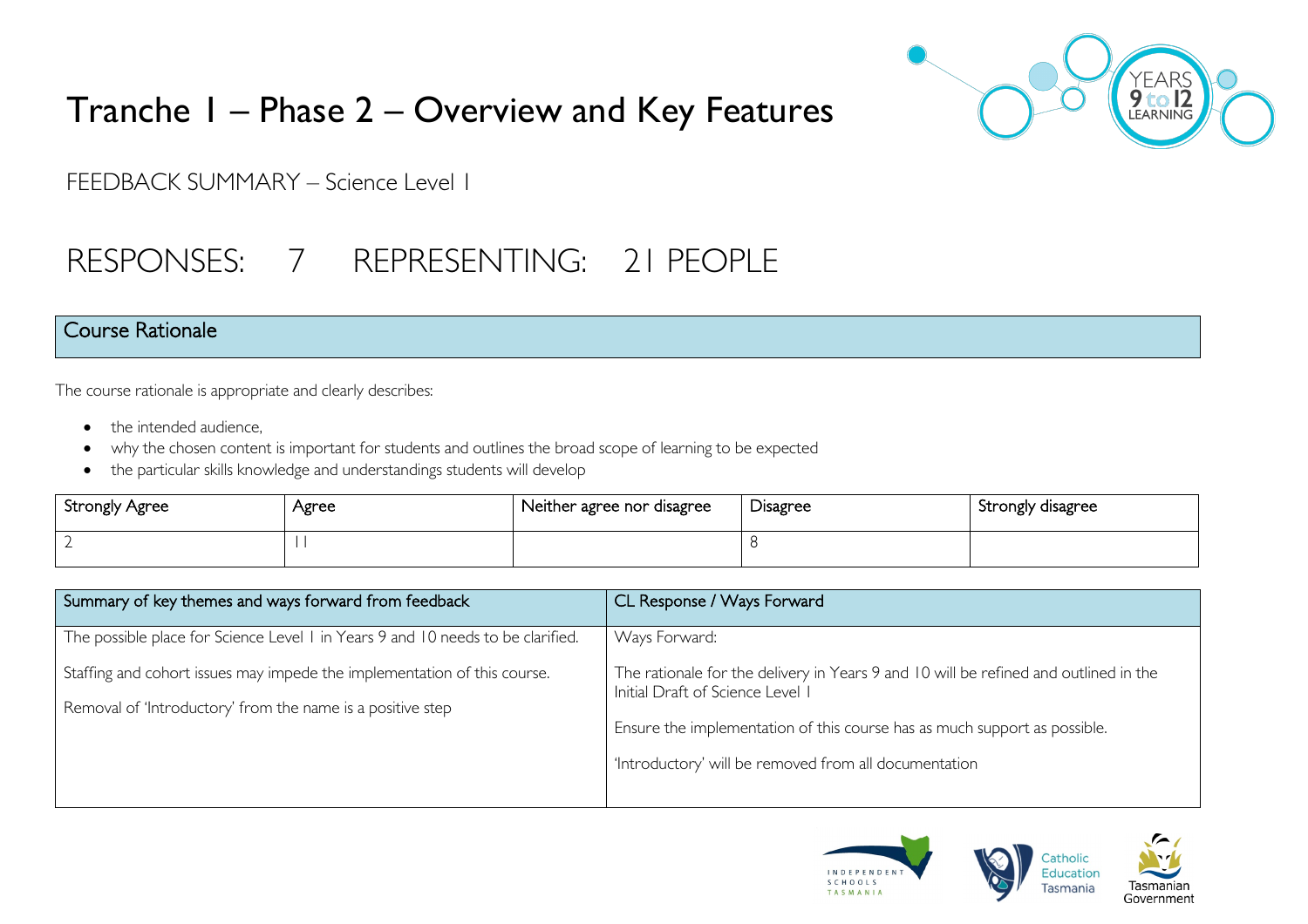## Pathways In

The pathways in are appropriate and clearly describes all relevant pathways.

| Strongly Agree | Agree | Neither agree nor disagree | Disagree | , Strongly disagree |
|----------------|-------|----------------------------|----------|---------------------|
|                |       |                            |          |                     |

| Summary of key themes and ways forward from feedback  | CL Response / Ways Forward                                                                 |
|-------------------------------------------------------|--------------------------------------------------------------------------------------------|
| Pathways in and pathways out need some clarification. | Ways Forward:                                                                              |
|                                                       | The pathways information, both to and from, will be updated to provide greater<br>clarity. |
|                                                       |                                                                                            |

| Learning Outcomes                                                                                                                             |
|-----------------------------------------------------------------------------------------------------------------------------------------------|
| Learning outcomes describe observable and measurable behaviours so that valid judgements can be made about whether students have achieved the |
| learning outcomes and at what level.                                                                                                          |

• Clear learning outcomes are important because they communicate to students what they are expected to do as a result of successfully completing a course or module.

#### In consideration of the learning outcomes identified in this paper do they clearly describe what students will be able to do on successful completion of a course (or module of work)?

| Yes | No            |
|-----|---------------|
| Q   | ∽<br><u>_</u> |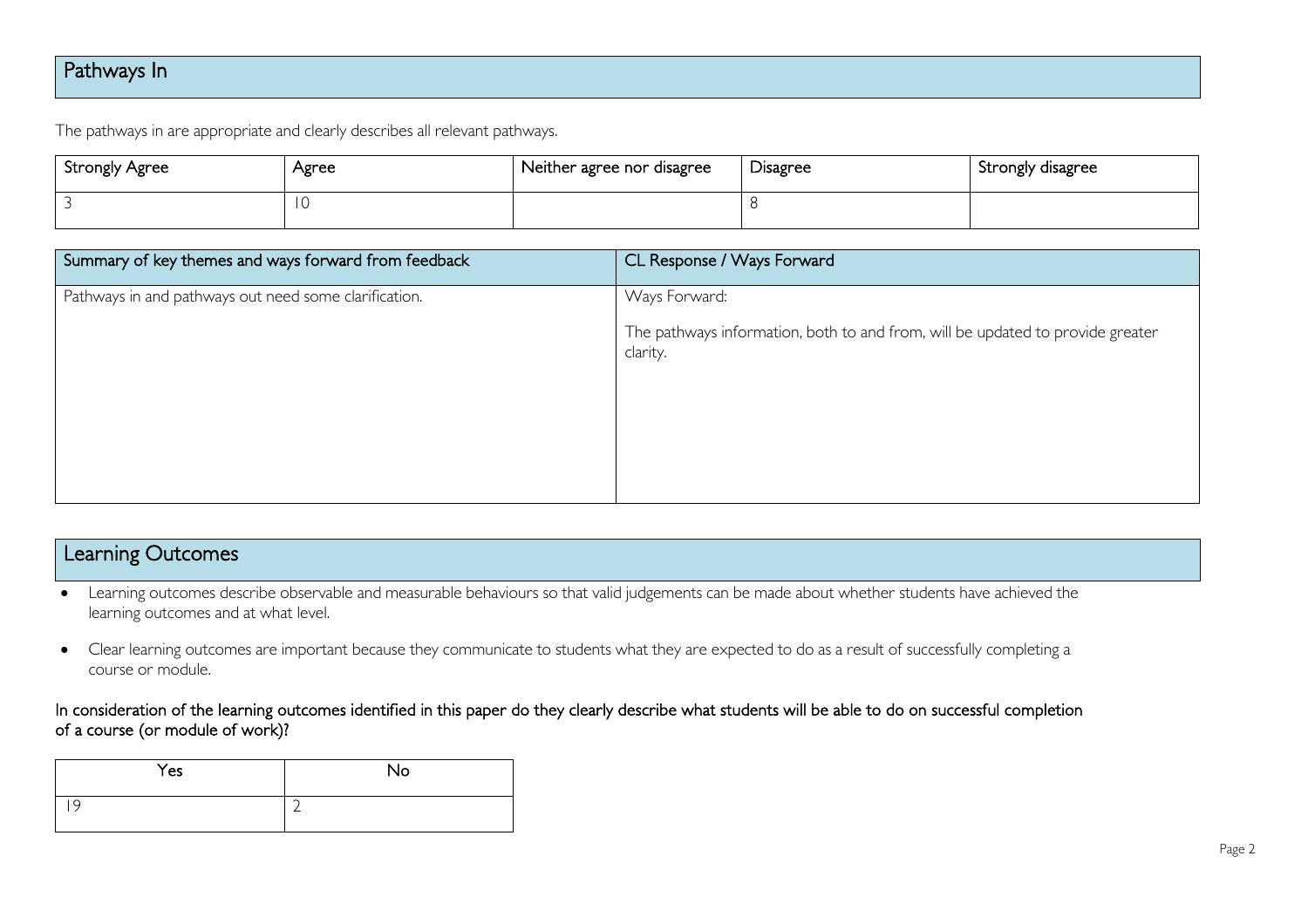| Summary of key themes and ways forward from feedback                     | CL Response / Ways Forward                                                    |
|--------------------------------------------------------------------------|-------------------------------------------------------------------------------|
| Generally, the Learning Outcomes were considered satisfactory or better. | Ways Forward:                                                                 |
| Consideration might be given to:                                         | During the remainder of Course Development the following will be prioritised: |
| clearer and more specific language                                       | Clearer and more specific language                                            |
| embedding skills and application of skills in content Learning Outcomes  | Embedding skills and application of skills in content Learning Outcomes       |

## Course Structure

- All course structures for Tranche 1 courses are aligned to the Integrated Policy Model.
- All courses will be 150 hours in length, and divided equally into three weighted modules of 50 hours each.

#### Do you agree with the proposed organisation of modules identified in this paper?

| Yes | No |
|-----|----|
|     |    |

| Summary of key themes and ways forward from feedback                                                                                                                             | CL Response / Ways Forward                                                                                                                                                           |
|----------------------------------------------------------------------------------------------------------------------------------------------------------------------------------|--------------------------------------------------------------------------------------------------------------------------------------------------------------------------------------|
| Module I makes less sense as a separate module rather than incorporated into<br>all modules.<br>Module 1 could be replaced with an open inquiry and community focused<br>module. | Ways Forward:<br>The Initial Draft of Science Level 1 will contain a replacement for the current<br>proposed Module 1 that focuses on flexible, open inquiry within a local context. |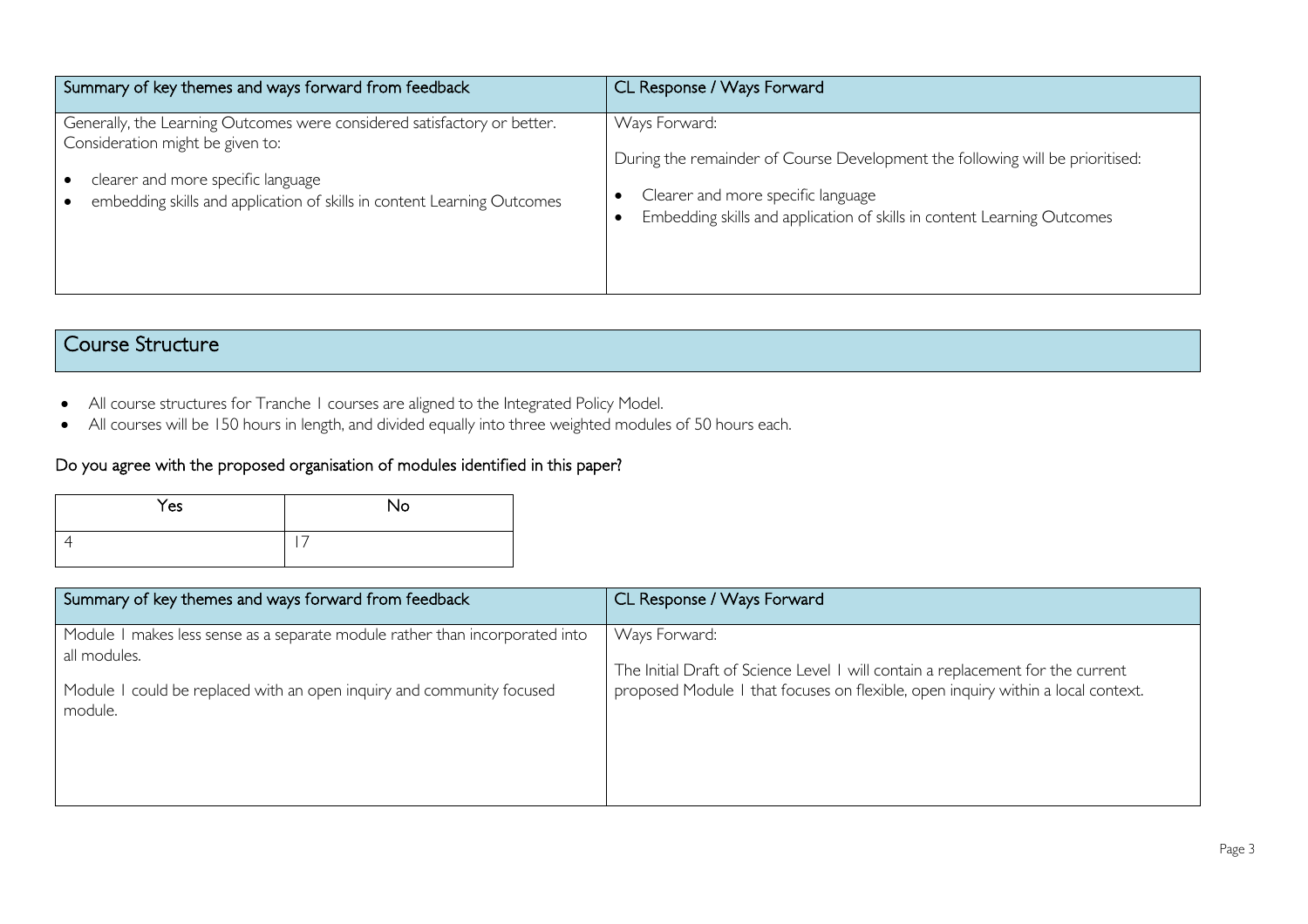Delivery Sequence

Do you agree with the course delivery sequence proposed in this paper?

| Yes | <b>No</b> |
|-----|-----------|
|     | 8         |

| Summary of key themes and ways forward from feedback                  | CL Response / Ways Forward                                                                                                                   |
|-----------------------------------------------------------------------|----------------------------------------------------------------------------------------------------------------------------------------------|
| Course delivery should be able to be delivered more flexibly.         | Ways Forward:                                                                                                                                |
| Inquiry based learning should be the focus in the context of content. | Within course development the flexibility to cover content in a sequence that suits<br>context and inquiry-based learning should be ensured. |

### Module Content

Please note that the descriptions of module content may vary from course to course for example:

- some will identify specific themes, concepts and topics to organise course content.
- some *may* enable teacher/learner choice of themes, concepts and topics.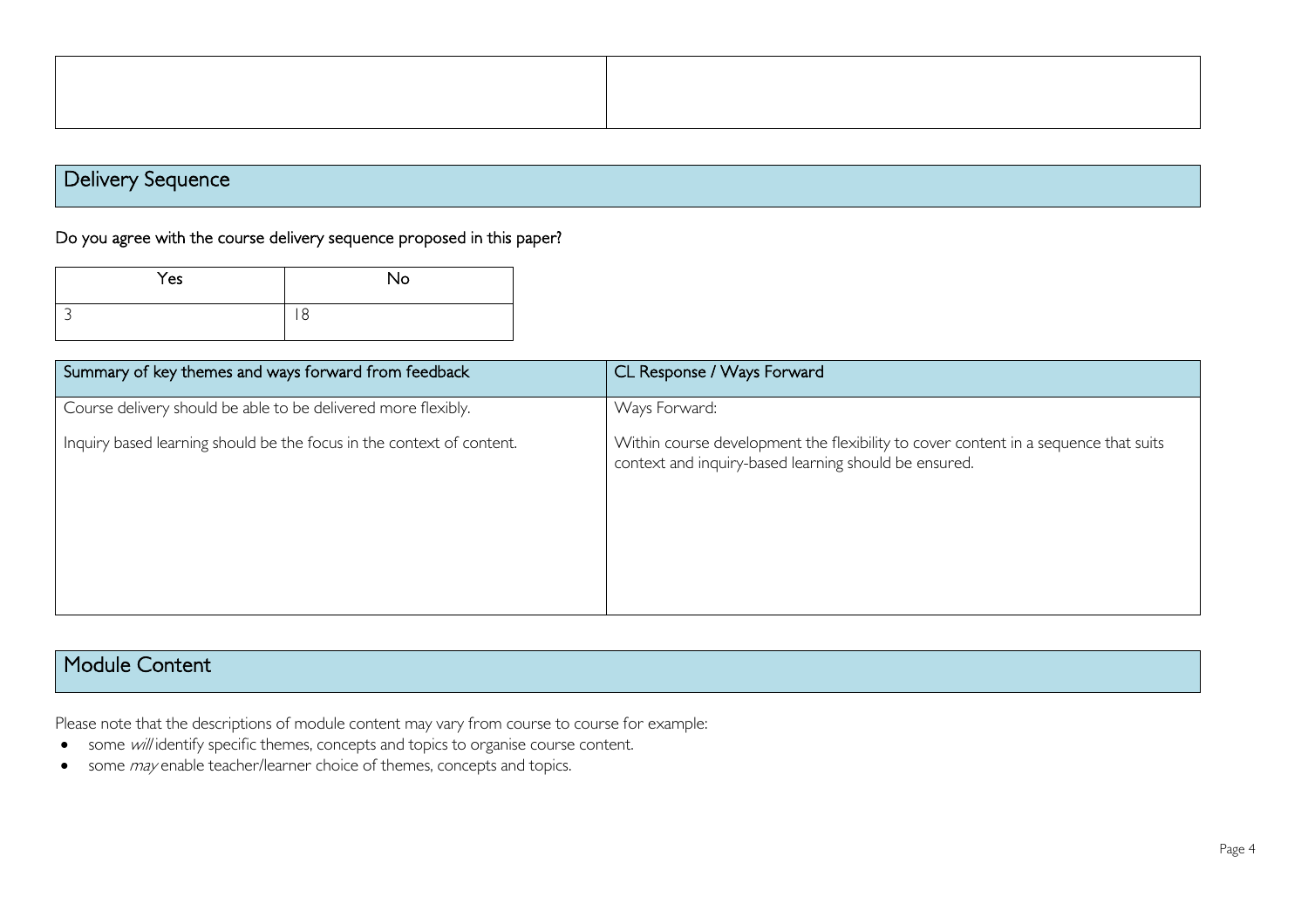#### Do you agree with the module content proposed in this this paper?

| Yes | No          |
|-----|-------------|
|     | $\sim$<br>◡ |

| Summary of key themes and ways forward from feedback                                                               | CL Response / Ways Forward                                                                                              |
|--------------------------------------------------------------------------------------------------------------------|-------------------------------------------------------------------------------------------------------------------------|
| The content in modules 2 and 3 are fine and would be improved by ensuring<br>contexts that learners can relate to. | Ways Forward:<br>All modules should be separate                                                                         |
| Module I should be a stand-alone unit based on inquiry in meaningful contexts<br>for learners.                     | Proposed Modules 2 and 3 will contain reflection and self-evaluation and become<br>Modules 1 and 2 in the Initial Draft |
| Module I is better placed as the third module.                                                                     | Proposed Module 1 will become Module 3 and be a stand-alone inquiry in<br>meaningful real-world contexts for learners.  |
|                                                                                                                    |                                                                                                                         |
|                                                                                                                    |                                                                                                                         |

# Relationship to Possible Future Provision

Tranche 1 courses are placed in a specific curriculum focus area, which shapes the nature of the learning and the course design. There are 5 focus areas:

- Discipline based
- Personal Futures
- Professional Studies
- Transdisciplinary
- Work-based learning

#### Do you agree with the suggested Focus Area for this course?

| Yes | No |
|-----|----|
|     | ◡  |